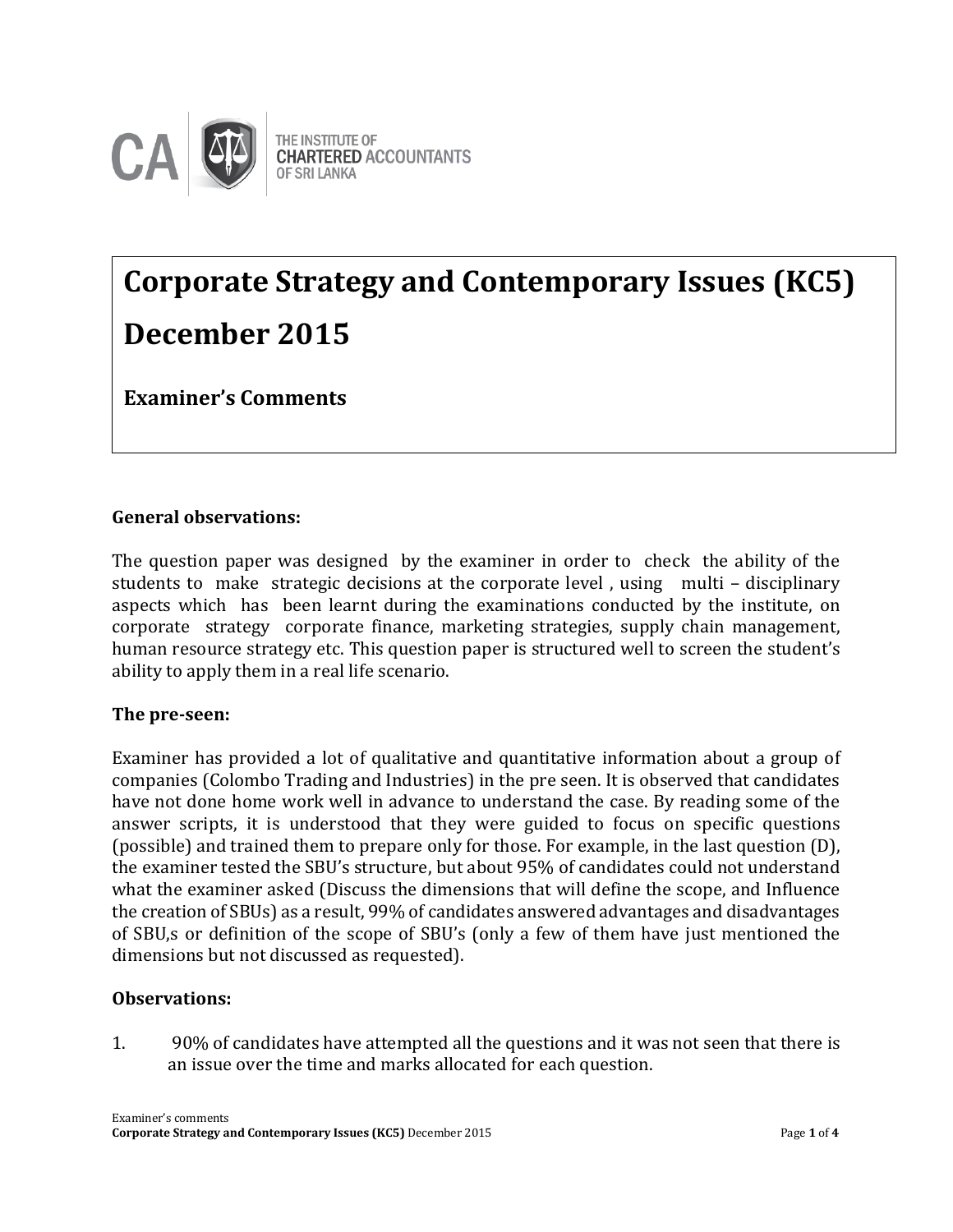- 2. Most of the students could not understand the question, may be that they are weak in the language (not fluent in reading this type of questions).
- 3. Marking examiners wasted a lot of time to read the answer scripts due to the bad handwriting (some of them were illegible) and also the answers were not well structured.
- 4. They did not follow the examiner's instructions regarding the format of writing answers (Memo), 95% of candidates followed the report format and wasted time unnecessarily on the executive summary, contents, terms of reference etc.
- 5. A lot of candidates who could not obtain 40 marks out of 80 have not acquired the required knowledge at the foundation level about concepts NPV, ROI, IRR etc. They are weak on fundamental concepts in corporate finance theories which are taught at the basic level.
- 6. Majority of the students could not understand the exact meaning of the action verbs used in this examination paper **(**at this level (KC)), as a result; they have earned low marks for the particular questions.
- 7. Most of the candidates are week in writing and understanding English.
- 8. Almost 100% did not apply proper time management techniques at the examination. (the length of the answer is not according to the marks allocated).

# **The General Performance of Candidates for each question**

## **Part A**:

- a) All candidates performed well (obtained above the average marks)
- b) (i) all candidates attempted and obtained average marks, some of them have not understood the meaning of " evaluate" the examiner expected plus and minus aspects of the existing system to be discussed in this part. Most of the students have written only either one minus point or a plus point and wrote one or more pages under the same.
	- (ii) a few students scored full marks while some others obtained above the average and a majority of them scored the average marks (since a few of them wasted time unnecessarily writing lengthy answers under one point).

## **Part B :**

- a) (i), a(ii): A few students have scored full marks while some others have scored the average marks due to the same problem explained under Part A b(I &ii).
- b) (i) and (ii): A few candidates have obtained full marks and others have obtained the average marks due to the same reasons explained in B above. However, a few students could not understand what "Profit share" is and could not earn marks.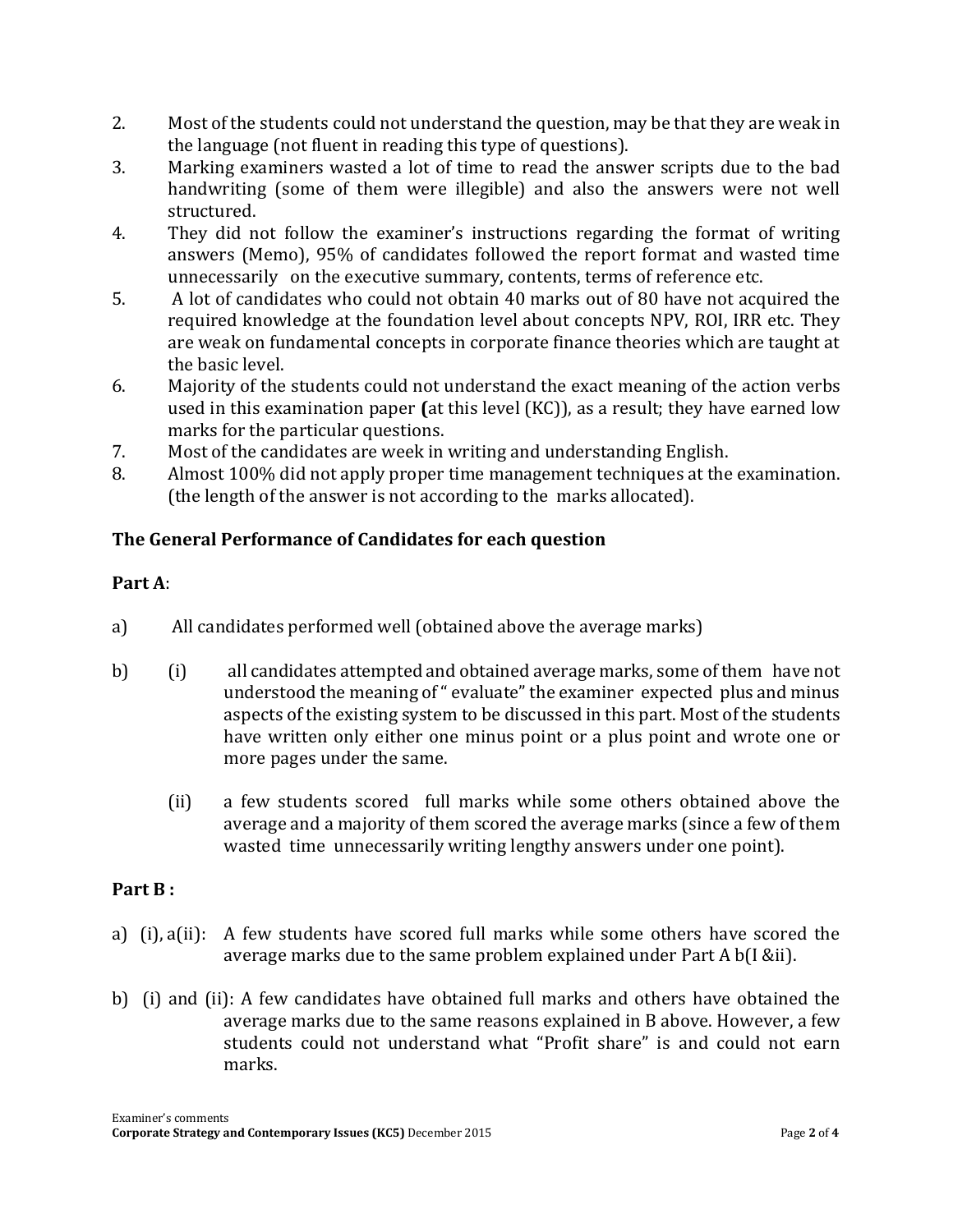c) 99% of the candidates have obtained below 2 marks out of 10 marks (80% obtained 0 % (zero) marks) for this question. This is a question which the examiner wanted to test the capability of applying corporate strategies into practice. It is a practical question. The examiner requested and hinted that he wanted the candidates to analyse and understand the specific problem faced by CSL in marketing their most profitable high quality branded industrial equipment. He has hinted what to do when the candidate structures the answer. The examiner very clearly mentioned that the issue is about the specific product, however all the students have attempted and misunderstood the question and given the wrong answers. Most of the students have discussed, Michael porter's 3 generic strategies, BCG Metrix, Industrial Analysis, SWOT analysis without knowledge on how those can be used to identify the issues of this product and suggest the marketing strategies to overcome the issues. Only a few had touched on the value addition of the branded high quality product.

#### **Prat C**

- (i) Examiner tested the application of the concept of ROI of the proposed project. The examiner wanted to validate the ROI given by the director of the company. 40% of students were able to compute accurately the ROI of this project proposal. Some of the candidates were clueless about this. Some candidates have calculated the ROI completely in an erroneous manner.
- ii) & iii): 99% of the candidates could not obtain reasonable marks. Majority of the candidates do not have the conceptual knowledge of discussing the applicability and issues of allocation of resources among SBUs. Most of them have discussed mixing up two questions (Candidate's answer to question C (ii) is mostly appropriate to question (iii)). This is a good example that indicates that the respective candidates do not have the required fundamental knowledge (conceptual) about simple concepts such as ROI.
- iv) All the students have answered this question, but most of them could not obtain adequate marks due to the inadequate knowledge on project evaluation techniques. Only a few candidates worked out the correct Net Cash Flow for this project.
	- 1. 95% of the candidates did not consider the working Capital recovery at the end of the project.
	- 2. Some of the candidates have not even deducted fixed cost to derive the net cash flow of this project (they have considered only contribution as cash inflow) and the depreciation adjustment and tax computation have not been done correctly.
	- 3. Some of the students did not have knowledge about the calculation of the IRR correctly.
	- 4. Some candidates did not understand the requirement of the examiner, (the best rate of interest to fund this project). They have just calculated the IRR but have not explained it.